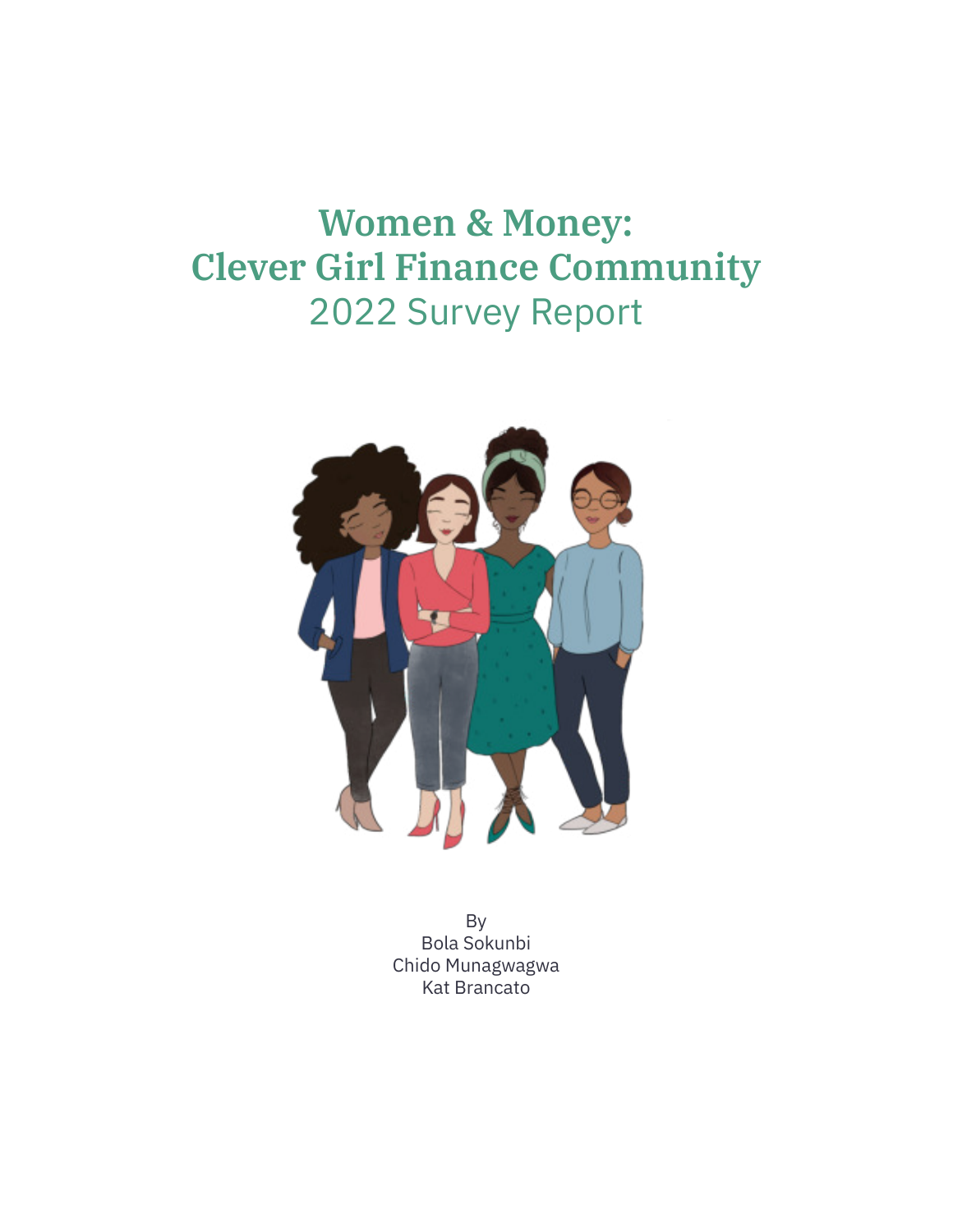

# **We analyzed 2,152 survey responses from women just like you!**

In early 2022, we analyzed 2,152 survey responses from the Clever Girl Finance community to update our annual survey that answers this question:

#### *What do women really think and feel about the state of their finances?*

To do this, we leverage our annual survey to look at demographics, geographic location, and personal debt. This always leads to some extremely interesting findings. In the results of this survey, we are sharing our latest discoveries on how women feel about the state of their finances.

### **Who we are**

[Clever Girl Finance](https://clevergirlfinance.com/) is one of the largest personal finance media/education platforms for women in the U.S. We are a mission-driven company aimed at providing women with much-needed financial guidance and support.

We do this through our completely free resources including over [30+ completely free](https://clevergirlfinance.com/course-packages) [personal finance courses](https://clevergirlfinance.com/course-packages), free one-on-one mentor calls, articles, videos, audio content, an incredibly supportive community, and more. Through our approach, we support our community in a fun, engaging, relatable, and non-judgmental way.

# **The Clever Girl Finance Women and Money survey: How it all started**

A simple Google search for "women and personal finance" yields some pretty telling headlines. For instance, "[Women are more likely to leave financial planning to their](https://www.cnbc.com/2019/03/18/women-are-more-likely-to-leave-money-decisions-to-their-spouses.html) [spouses,](https://www.cnbc.com/2019/03/18/women-are-more-likely-to-leave-money-decisions-to-their-spouses.html)" ["Women are leaving money and influence on the table,](https://www.usbank.com/newsroom/stories/survey-says-women-are-leaving-money-and-influence-on-the-table.html)" and ["Women are](https://www.nbcnews.com/know-your-value/feature/women-are-more-financially-stressed-men-here-s-how-overcome-ncna1055901) [more financially stressed than men](https://www.nbcnews.com/know-your-value/feature/women-are-more-financially-stressed-men-here-s-how-overcome-ncna1055901)."

In our opinion, this news is not great. In mainstream society, women are often labeled as disempowered individuals who don't care about their finances. Some claims go as far as to say that women would rather avoid financial planning once they get married. Our knee-jerk response? This is not true.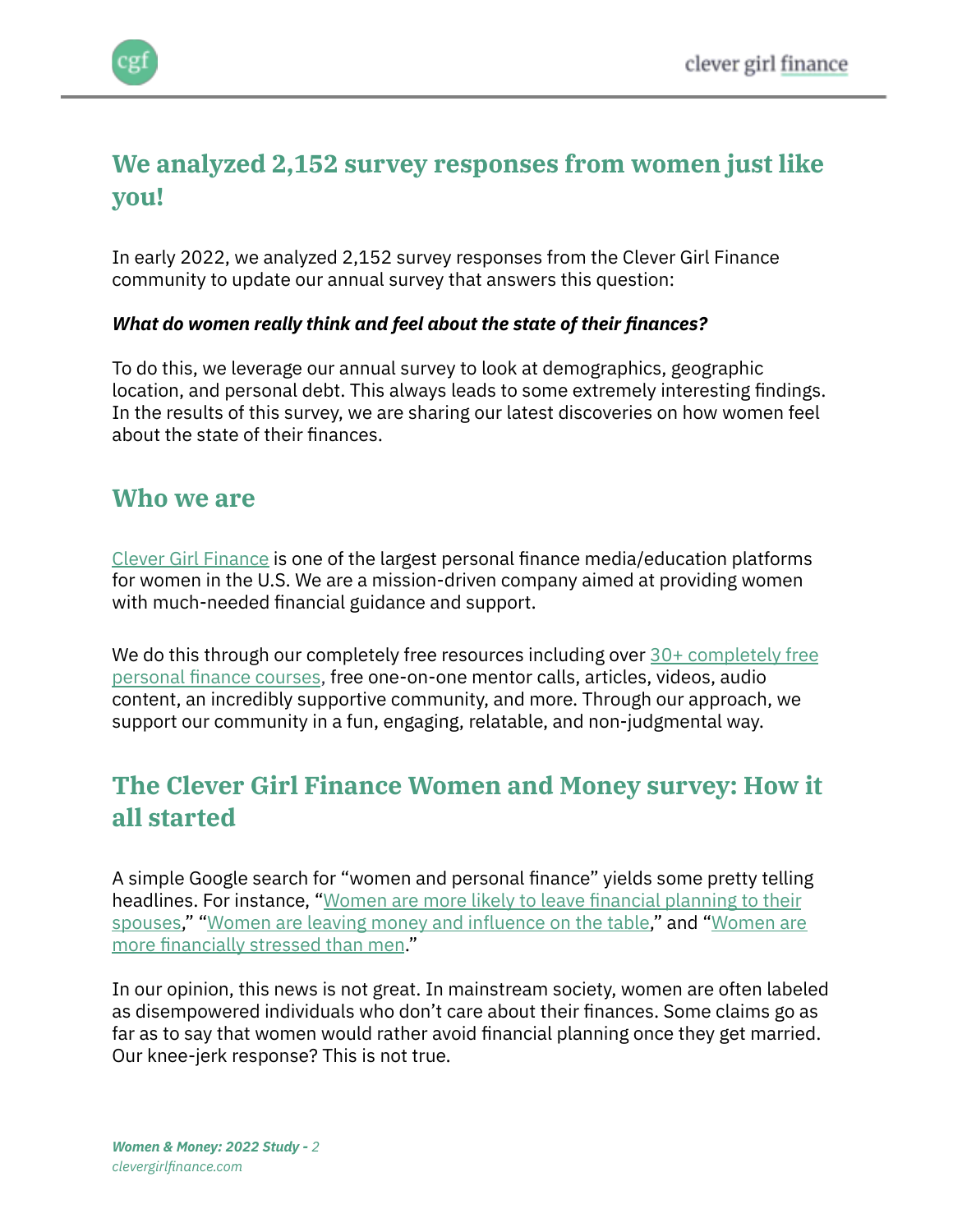

However, we wanted to dig deep to find real answers. We wanted to hear directly from our community and where they are on their financial journeys and we are excited to share these results.

Over the years, Clever Girl Finance has supported thousands of savvy women who are boldly pursuing their financial goals. We see their labor of love in building solid futures for themselves and their families. And we know the big role that financial literacy plays in shifting their mindsets and financial outcomes.

We're committed to walking this journey with women, and in this annual survey and through our findings, we want to celebrate our community as they work their way towards their financial wellness despite any financial hardships, motivate other women needing encouragement as they embark on their financial journeys and dispel the misconceptions about women and money.

We also want to highlight areas of concern that make the work we do more important than ever.

# **The women behind this survey**

The overwhelming majority of women that took part in this survey are based in the US (72.1%) followed by Europe (8.5%) and Canada (6.5%). However, we received responses from 42 countries across 5 continents, representing a diverse pool of women from very different geographic and economic backgrounds.

46.1% of the women who responded to this survey self-identified as Black or African American, 38.6% identified as White/Caucasian, 9.8% identified as Hispanic/Latina/Spanish origin, 5.6% identified as Asian, and 1% identified as Native American.

The majority of the respondents in this survey were millennials. 68.8% of women who responded were under 44 years old, with the majority ranging from ages 25 to 34 (35.4%). In addition, two thirds (65%) of respondents had a bachelor's degree or Master's degree, 10% had a high school diploma and 7.4% had an advanced degree (e.g. a doctorate).

Additionally, 46% of women listed their marital status as single, 33% are married, 11% divorced, 7% are in a domestic partnership and 2% are widowed. 47% of women also stated they have children while 53% have none.

What these results show is that today's young generation of women across various demographics, educational and life situations and backgrounds are actively on or seeking the path to financial success.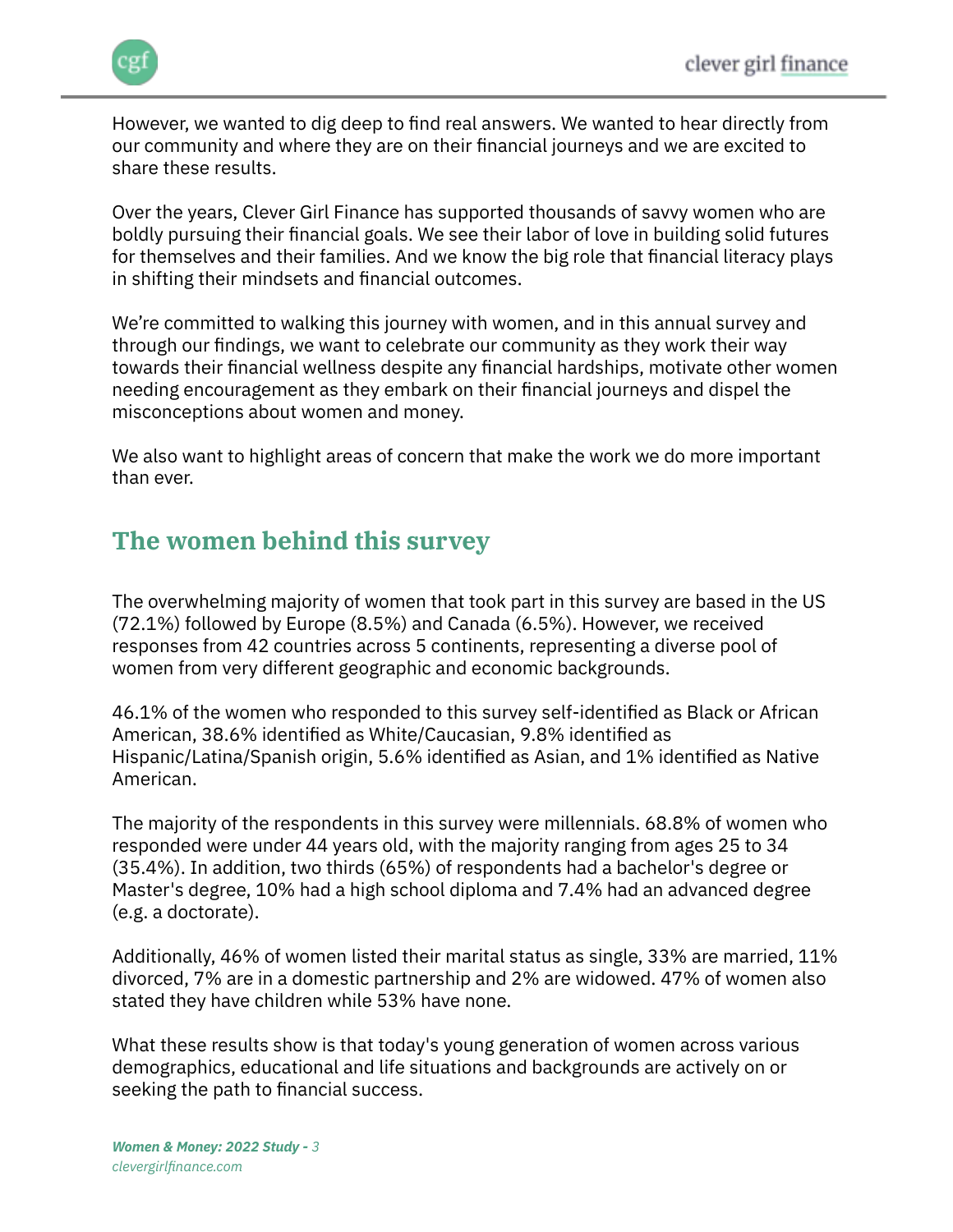

That said, it really doesn't matter what your age, race, income level or marital status are. *Anyone can and should* pursue a better financial future. Not only is it the right thing to do; it's also very possible.

# **Summary of key findings around women and money:** *Clever Girl Finance Survey results 2022*

**Commitment:** Our results reinforce that women within communities like Clever Girl Finance are committed to improving their financial futures, but they also recognize that they have a lot of work to do to achieve their financial goals.

**Optimism and financial confidence:** Over 67.3% of respondents felt optimistic or extremely optimistic about their future **financial well-being**. When it comes to **financial knowledge,** 42.7% of respondents expressed high to extreme confidence about their financial knowledge while 47.9% felt slightly confident.

And 34.9% of women expressed high to extreme financial confidence in their **ability to build long-term wealth** while 43.4% of respondents said they felt slightly confident.

The 21.6% of respondents who said they were not confident in their ability to build long-term wealth expressed that they would feel more empowered about their financial situation by improving their financial knowledge.

**Financial concerns:** Of those who were worried about their financial well-being, their main concerns included credit card debt, student loans, being able to own their own home, starting/running a business, and keeping up with day to day bills. However, the number one financial concern for women in the Clever Girl Finance community was having enough saved for retirement.

In fact, 9.1% more women are concerned about having enough for retirement compared to our 2020 survey (73.9% in 2022 vs 68.8% in 2020).

Another difference from was that more women are concerned about starting and running businesses. 32.8% of respondents stated they would like to start and run their own businesses.

As far as day to day financial concerns, 4% more women are concerned about keeping up with everyday bills compared to 2020 (31.2% in 2022 vs 27.2% in 2020).

**Debt:** We discovered that 54.9% respondents had credit card debt, while 45.1% did not. Of those with credit card debt, 54% had under \$5,000. 22.1% had between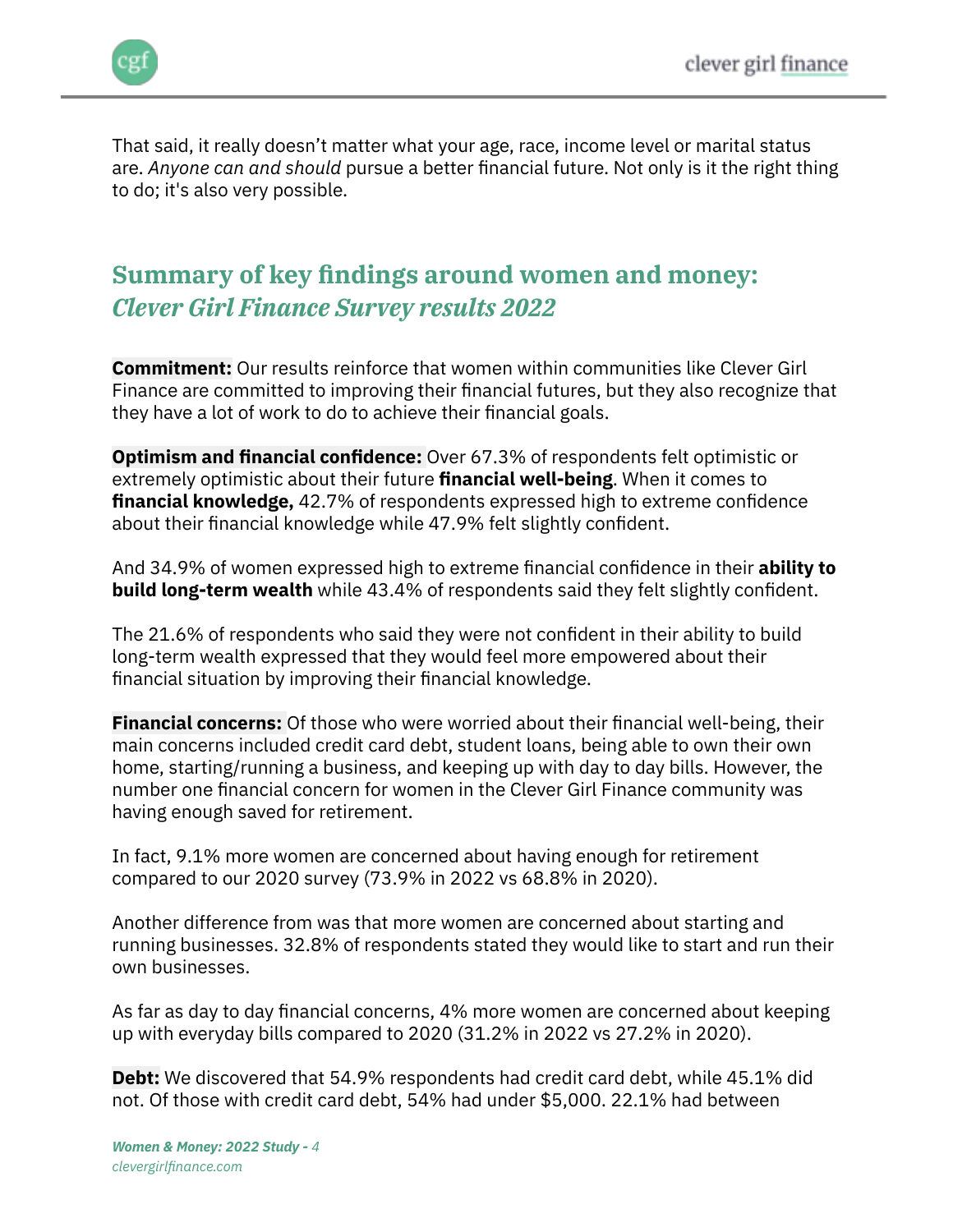

\$5,001-\$10,000, 19.6% had between \$10,001-\$30,000, 2.9% had \$30,001-\$50,000, and 1.4% had over \$50,000.

Compared to 2020 there has been a 3.1% increase in women with credit card debt likely due to the impact the recent pandemic had on the economy. Overall there has been **a decrease of the amount of total credit card debt** women have, but an increase in debt under \$5000.

Our data also shows 54.7% of women had student loans vs. 45.3% that did not. 69.5% of those with student loan debt owed more than \$20,000. Compared to 2020 2.6% more women have taken on student loan debt to fund their education.

Also, 14.9% of women in our community shared that they have had to use a payday loan in the past. This number is up 1.1% from 2020.

**Investing:** Over two thirds of respondents (72.6%) reported that they actively invest for the future in order to build long-term wealth for themselves and their families.

This indicates with financial literacy, women recognize the importance of long-term investing as a wealth building tool. This number is up 4.4% from the 68.2% of women who said they were actively investing in 2020.

**Home ownership:** Home ownership continues to be a top priority for women. Of the 43.1% respondents who currently don't own homes, over 87% shared that they would like to own their own home. This is not surprising, since home ownership is a main catalyst when it comes to wealth building and transitioning generational wealth.

# **The details behind our key findings**

Based on the summary of findings, let's break down each key finding in detail.

#### **Commitment**

Women within personal finance communities like Clever Girl Finance are committed to improving their financial futures. Without a doubt, one of our biggest findings was that women within our community care deeply about their finances and are seeking ways to improve their outcomes.

They're not only focused on immediate financial needs such as [setting up an](https://www.clevergirlfinance.com/blog/why-you-need-an-emergency-fund/) [emergency fund,](https://www.clevergirlfinance.com/blog/why-you-need-an-emergency-fund/) but they're also working towards their long-term goals.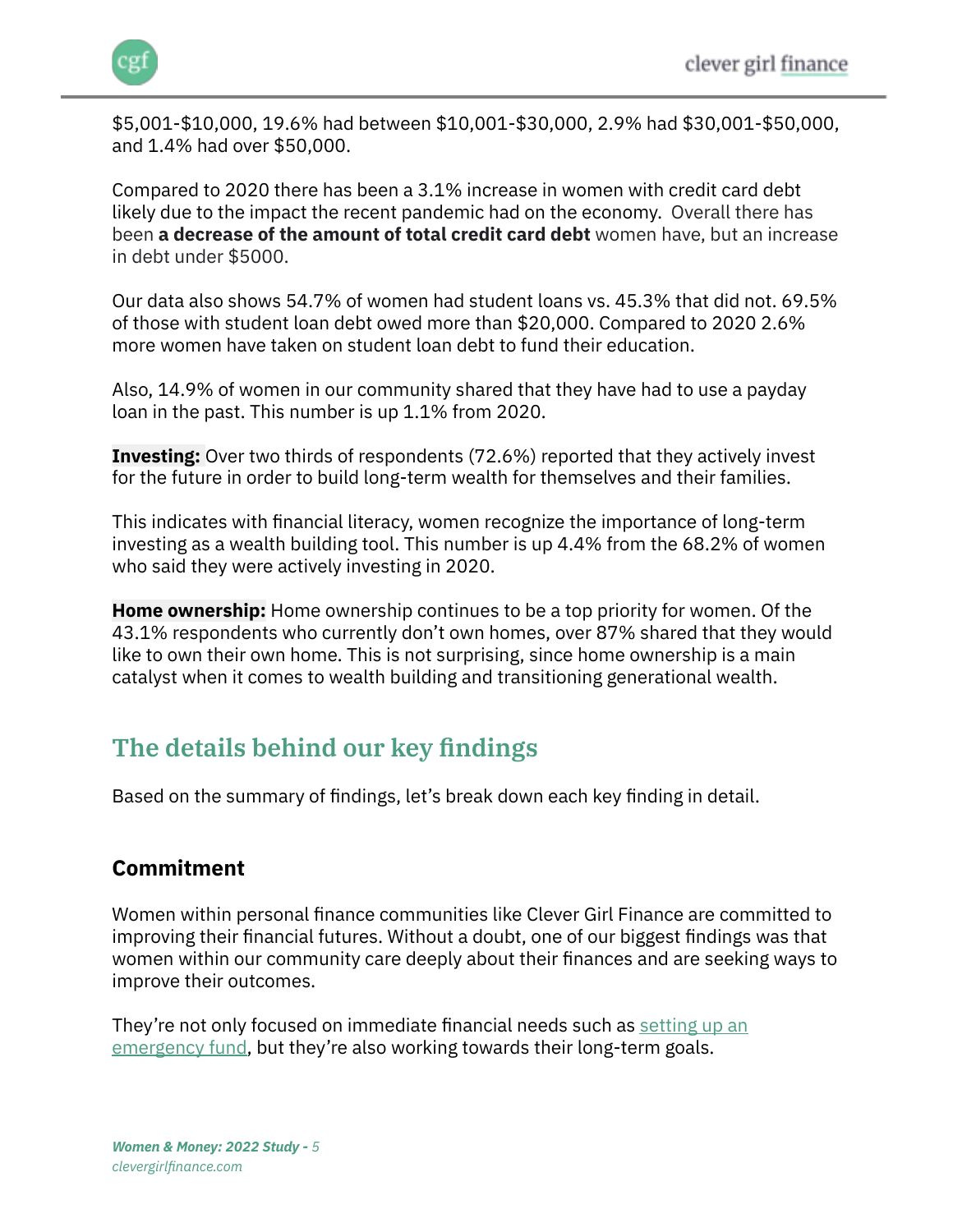

#### **An overwhelming majority, 90%, are investing for retirement.**



In other words, modern women are financially savvy. They are not sitting back with their fingers crossed for a happy retirement; they are taking proactive steps to retire well.

## **Optimism and financial confidence**

A [2018 survey of 1,048 U.S. based adults by Credit Karma and Qualtrics](https://www.creditkarma.com/insights/i/one-in-three-women-discouraged-finances-survey) found this: 71% of women felt either overwhelmed or discouraged when thinking about their finances. Many felt this way because their incomes felt somewhat low, they had little in savings, and many felt overwhelmed by debt.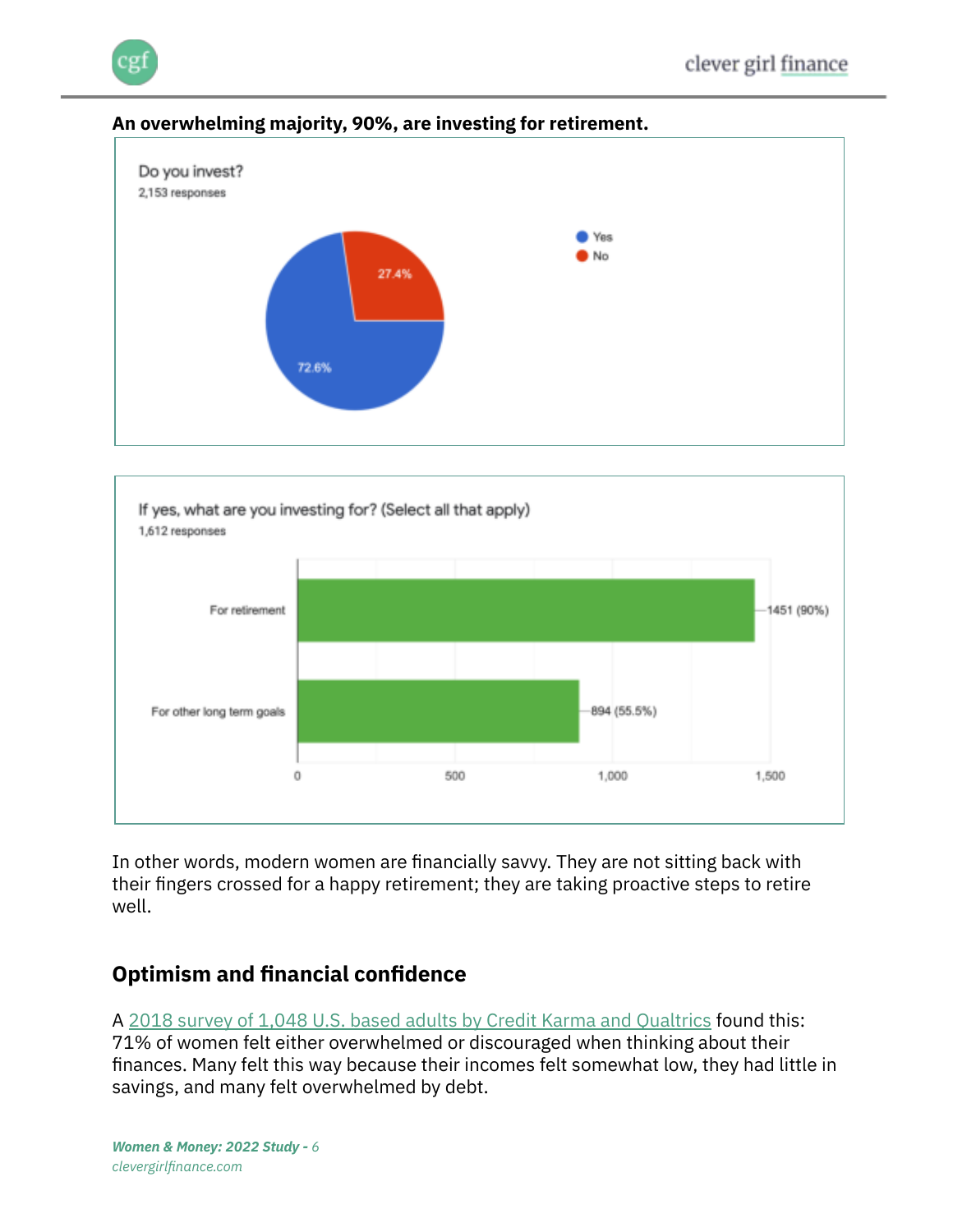While these factors around lower earnings, lower savings and high debt are absolutely true, in our survey, specifically when it came to optimism, we've found that the majority of women that participated felt optimistic about their financial futures.

Over 67.3% of CGF respondents told us they feel optimistic or extremely optimistic about their future financial well-being despite the negative factors.



Some reasons for the high optimism within our community include:

- **Intentional focus on financial wellness:** Women in the Clever Girl Finance community are likely more invested in their financial journey. When there is intentional focus on achieving financial wellness, optimism is likely to increase.
- **Earning consistent and potentially higher incomes**: Income is a key contributing factor when it comes to feeling financially optimistic and optimism levels were higher in the higher income brackets.

In our survey, we found that 26.3% earned less than \$40,000 a year. 23.8% of respondents earned incomes of \$40,000 to \$60,000, 17.7% of respondents earned \$61,000 to \$80,000, and 27.5% of respondents earned \$81,000 and above.

As you may already know, with today's existing gender wage gap, women earn 20% less on average than their white male counterparts, with minority women earning much less; for example, [Black women earn 38% less](https://www.nationalpartnership.org/our-work/resources/economic-justice/fair-pay/african-american-women-wage-gap.pdf) and [Latina women earn 46%](https://civilrights.org/edfund/resource/wage-gap-latina-workers-still-54-cents-thats-troubling/) [less](https://civilrights.org/edfund/resource/wage-gap-latina-workers-still-54-cents-thats-troubling/).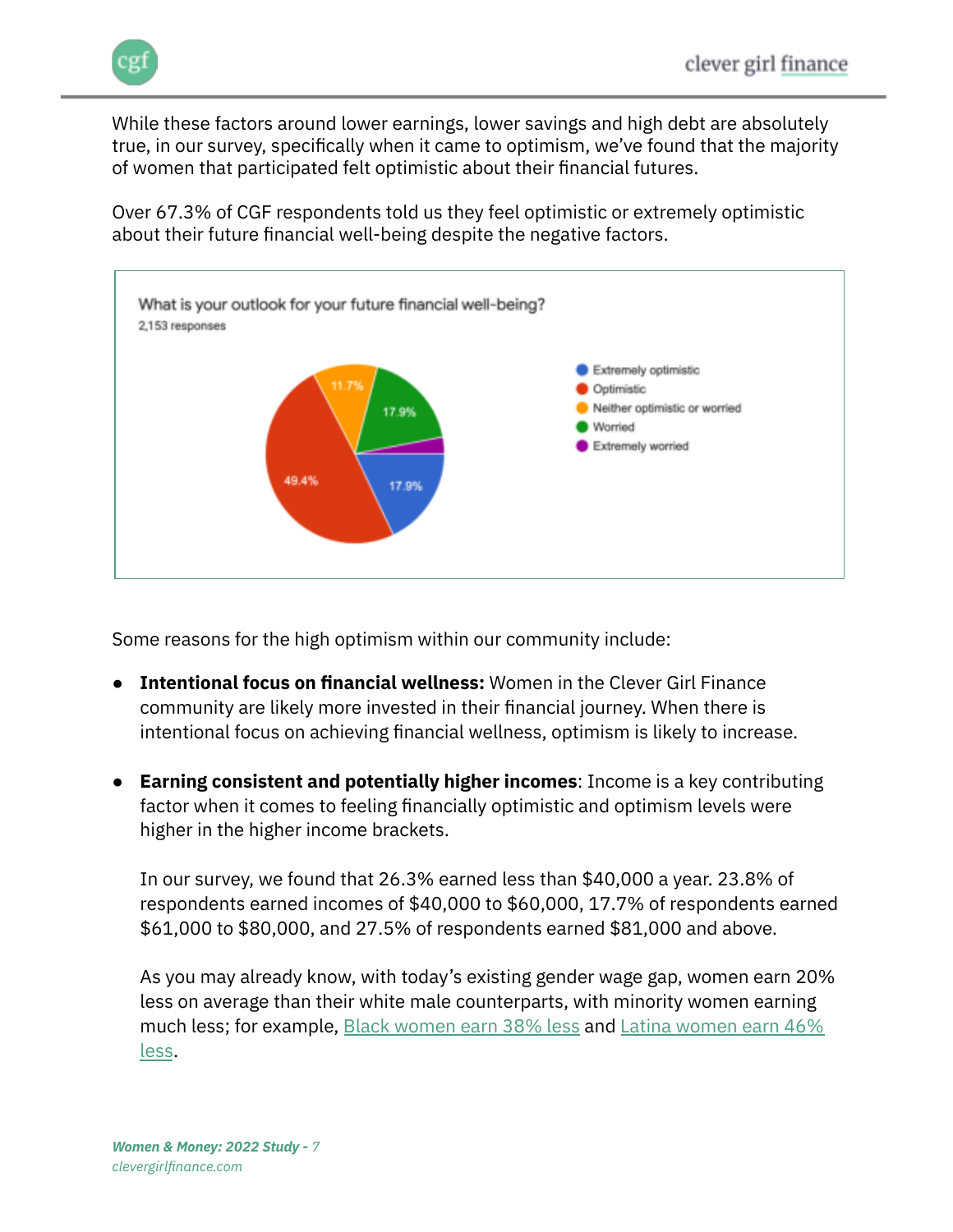

As a result, intentional financial focus including financial planning, negotiating salaries, asking for raises and more by women is critical.

● **Lower stress around debt when a plan is in place:** Having a plan in place to pay off debt can help with managing stress around debt. In addition, higher incomes mean a higher ability to deal with debt faster and with less anxiety.

Regardless of the drivers, we feel that the underlying cause for optimism is sound knowledge in personal finance principles. Knowledge is power—and positivity.

Another question we wanted to answer in this survey was this:

#### *How confident do women in the CGF community feel about their financial knowledge?*

An overwhelming majority of women (90.6%) expressed slight to extreme confidence about their financial knowledge.



These results are telling. After reviewing other general studies on women and financial literacy, we found that women with higher levels of financial literacy tended to save more, spend more wisely, and invest.

We believe there is a strong correlation between financial literacy and better outcomes, which is displayed in the overall strong wins our survey participants are seeing financially.

There were, however, 9.4% of respondents (chart above) who shared that they were not confident about their financial knowledge at all, and 21.6% of respondents were not confident in their ability to build long-term wealth (chart below).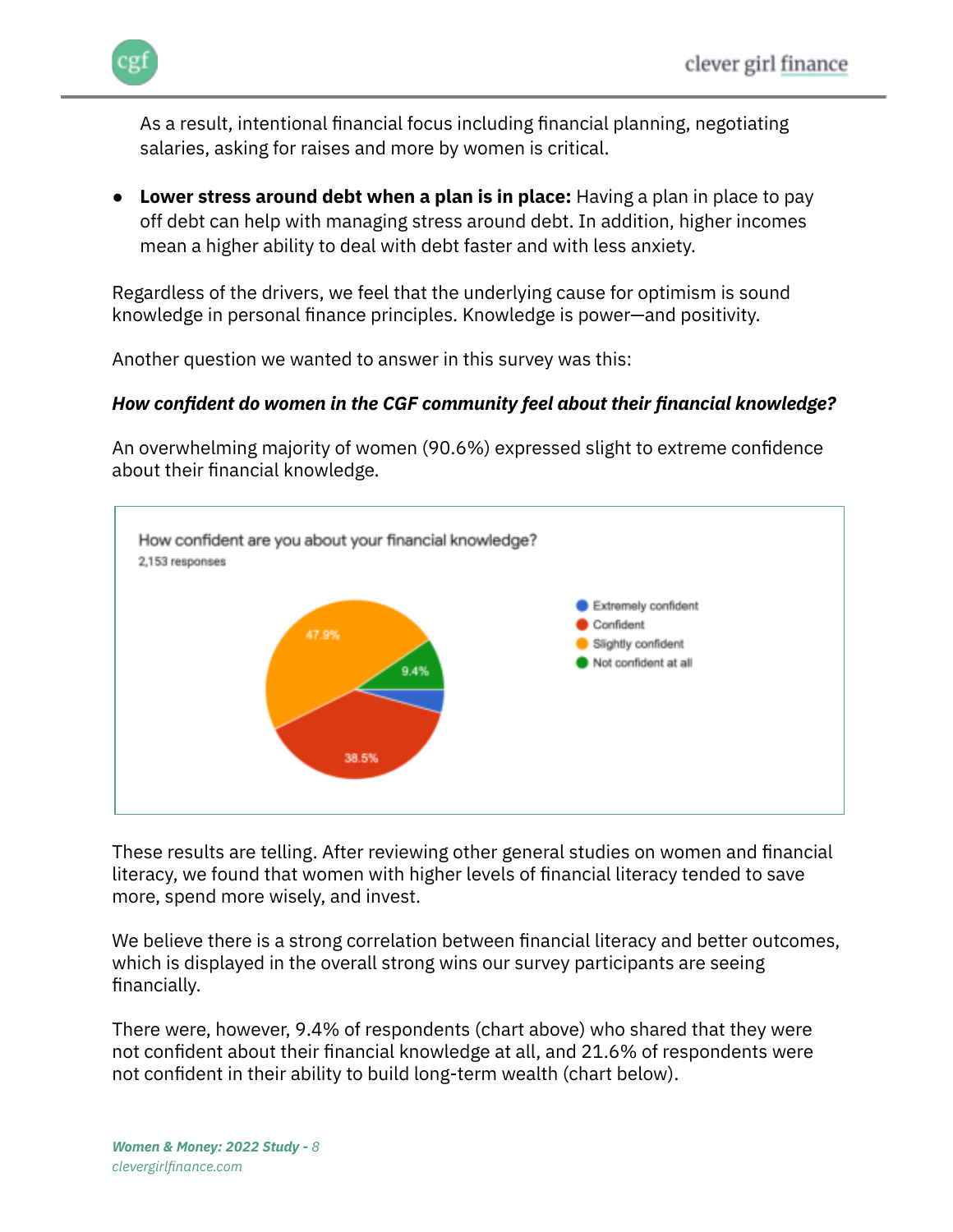Even after achieving financial gains, minority populations in particular often struggle with one thing: building generational wealth. 21.6% of respondents found this to be a challenge, with that number being higher among minority demographics.



The terms "black tax" and "brown tax" come to mind in relation to building long term wealth. This "tax" refers to the money that some black and brown people have to spend to support their families each month. This can drill a significant hole in savings fast. And often, it can be tough to get out of.

The numbers on this speak for themselves. According to the [Institute for Policy](https://ips-dc.org/racial-wealth-divide-2019/) [Studies](https://ips-dc.org/racial-wealth-divide-2019/), *"[At this rate], by 2050, median White wealth will be \$174,000, while Latino wealth will be \$8,600 and Black median wealth will be \$600. Black family wealth is on track to reach zero wealth by 2082."*

Specifically, for women of color, this is something that needs to change, and it starts now.

At Clever Girl Finance, we are committed to helping women achieve this goal. All our courses are absolutely free. We have courses starting at the foundational level, including ones on [budgeting,](https://courses.clevergirlfinance.com/p/create-a-budget-that-works/) [paying off debt](https://courses.clevergirlfinance.com/p/create-your-debt-repayment-strategy/), and [savings challenges](https://courses.clevergirlfinance.com/p/savings-challenge-bundle/).

We also have courses on [financial wellness](https://www.clevergirlfinance.com/course-packages/#cgf-wellnesscourses) and [investing](https://www.clevergirlfinance.com/course-packages/#cgf-investingcourses) that can help you get set up for success!

## **Financial concerns**

From our survey, one thing was clear about the financial concerns women have. They mostly center around debt or lack of knowledge. 20.9% of respondents said they were worried or extremely worried about their financial well-being.

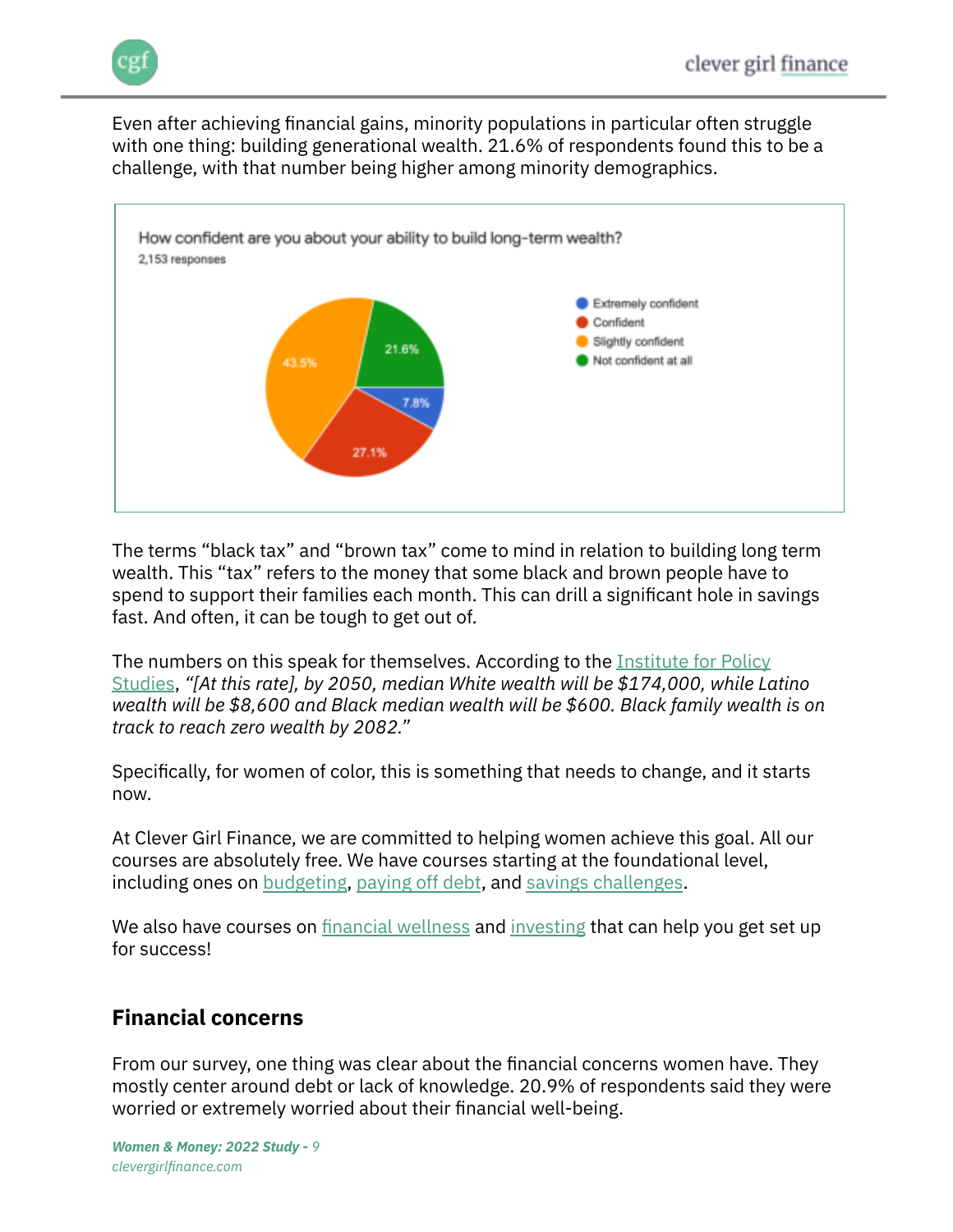

In our survey, we found that among the women who were most concerned about their financial well-being, their main concerns included paying off credit card debt, paying off student loans, being able to own their own home, saving for retirement, starting and running a business, and keeping up with day to day bills.

In fact, women that took part in this survey resoundingly noted that retirement finances and having enough saved for retirement are their number one concern. Not too far behind were concerns about home ownership and debt.



*\* Respondents were able to select more than one response.*

Based on these responses, we are also able to debunk the idea that women are satisfied with sitting back and letting their spouses or someone else figure out the finances without having any concerns.

That is not true for the 51% of our respondents who stated they are in relationships and who have the same financial concerns as listed in the chart above.

## **Debt**

On a national level, women hold a significant amount of debt. With student loans, for example, [women hold nearly two-thirds of the \\$1.5 trillion student loan burden](https://www.aauw.org/issues/education/student-debt/). When it comes to credit card debt, there is a similar trend.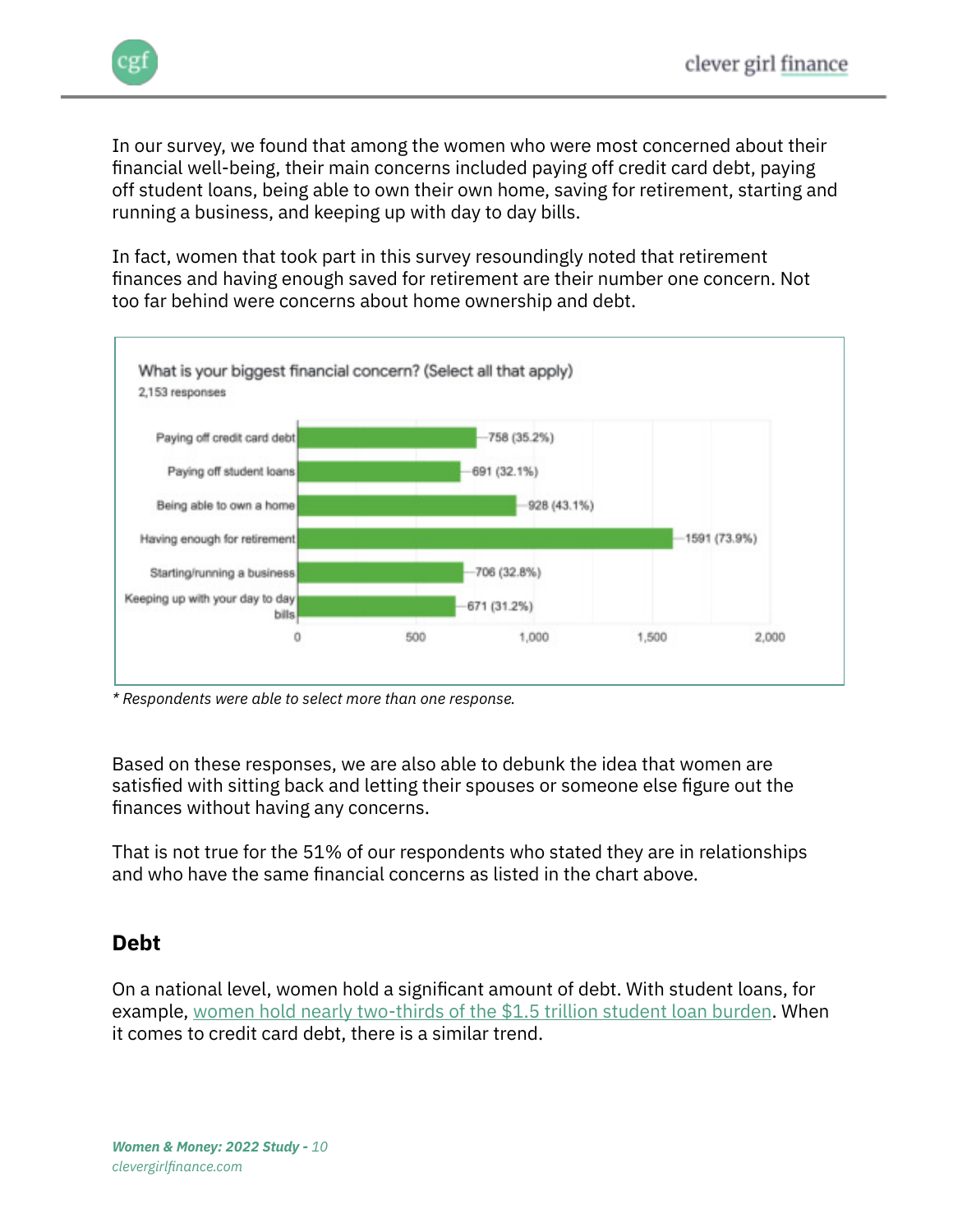According to the Financial Industry Regulatory Authority (FINRA), about 75% of Americans have at least one credit card, with an average balance of \$5,600. However, women are more likely to carry more debt.

[In a millitary.com survey,](https://www.military.com/money/personal-finance/credit-debt-management/credit-card-debt-and-the-gender-divide.html#:~:text=Though%20more%20than%2075%20percent,to%20new%20data%20from%20FINRA.) 60 percent of women said they were likely to carry debt from one month to the next, while only 55% of men said the same.

#### *Credit cards*



In our survey, 54.9% respondents had credit card debt, while 45.1% did not.

Of the respondents with credit card debt, 54% had debt under \$5,000. However, the other 46% of respondents had more, with a majority carrying debt in the \$5,000 - \$30,000 range.

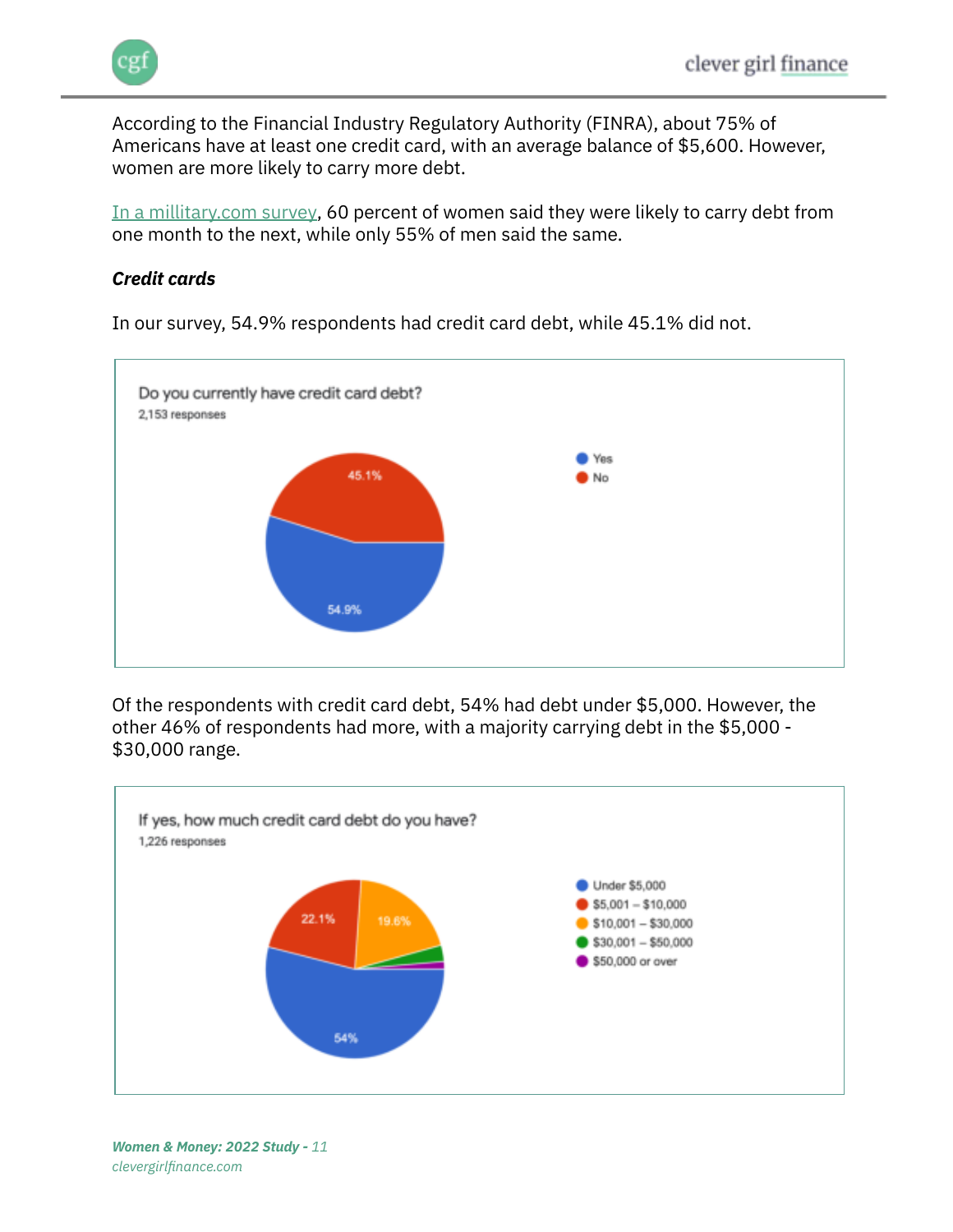

Interestingly, credit cards or any form of debt is one of the reasons many people begin to pursue a path to financial literacy and freedom. So, while the debt levels may be high for some, our respondents are women who are taking concrete steps to get their debt levels down.

#### *Student loans*

Credit card debt is one challenge, but student loans are equally burdensome. Our data also shows 54.7% of women had student loans vs. 45.3% that did not.



69.5% of those with student loan debt owed more than \$20,000 and 17% have student loan debt over \$100,000.

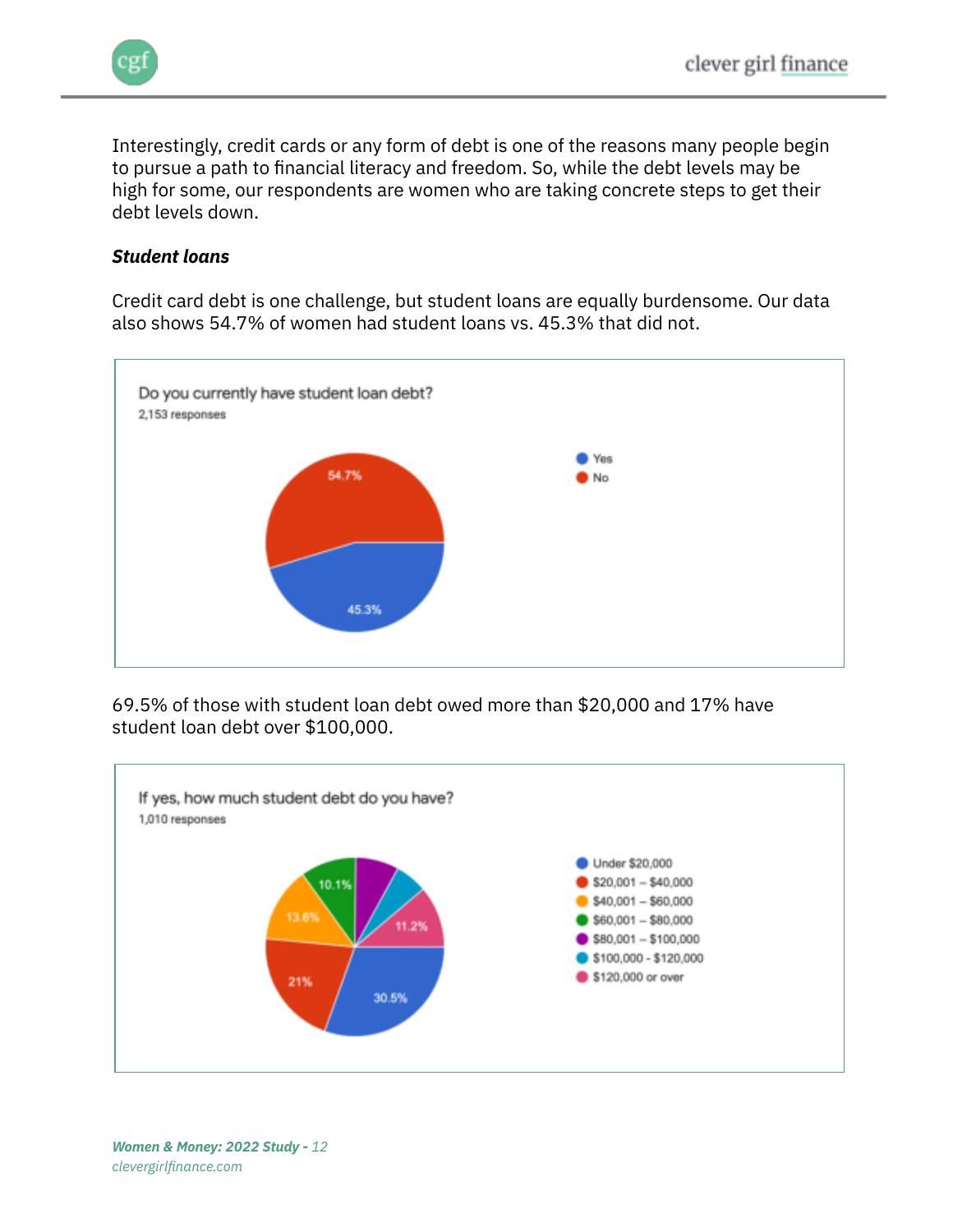

Although these numbers might send shivers down your spine, we do see a trend among the respondents.

In our findings, the overwhelming majority of women in our community have used debt as a tool to further their education and not to fulfill consumer needs (student loans vs. credit cards).

Finally, looking further into the forms of debt among respondents, 85.1% of women have never had to use a payday loan (short-term loans that typically carry extremely high interest rates). There are, however, 14.9% of women who have had to resort to payday loans in the past.

## **Investing**

Investing is one of the best ways to build a retirement nest-egg, allowing individuals to put their money to work for them. **Over two thirds (72.6%) of respondents shared that they invest.** This is a win in our book!



Almost 90% of respondents said that they are investing for retirement as their primary goal while 55.5% said they also have additional long-term investment goals.

The primary win here is that women are pursuing long-term financial goals and taking concrete steps to achieve them.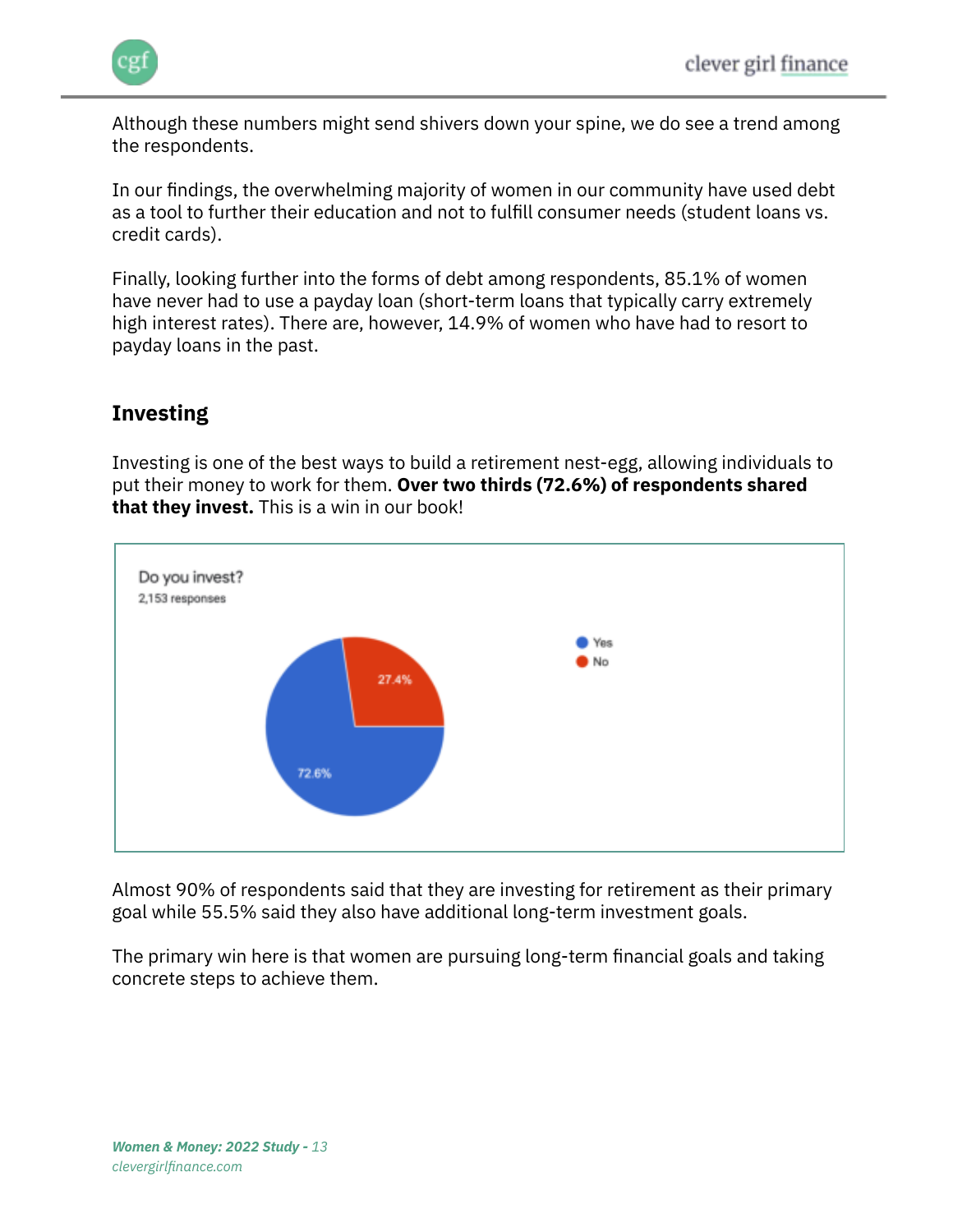

#### **Home ownership**

In terms of future goals, the women who took part in this survey have bold dreams that include home ownership. **Home ownership is a top priority for over 87.3% of women who currently don't own homes.**